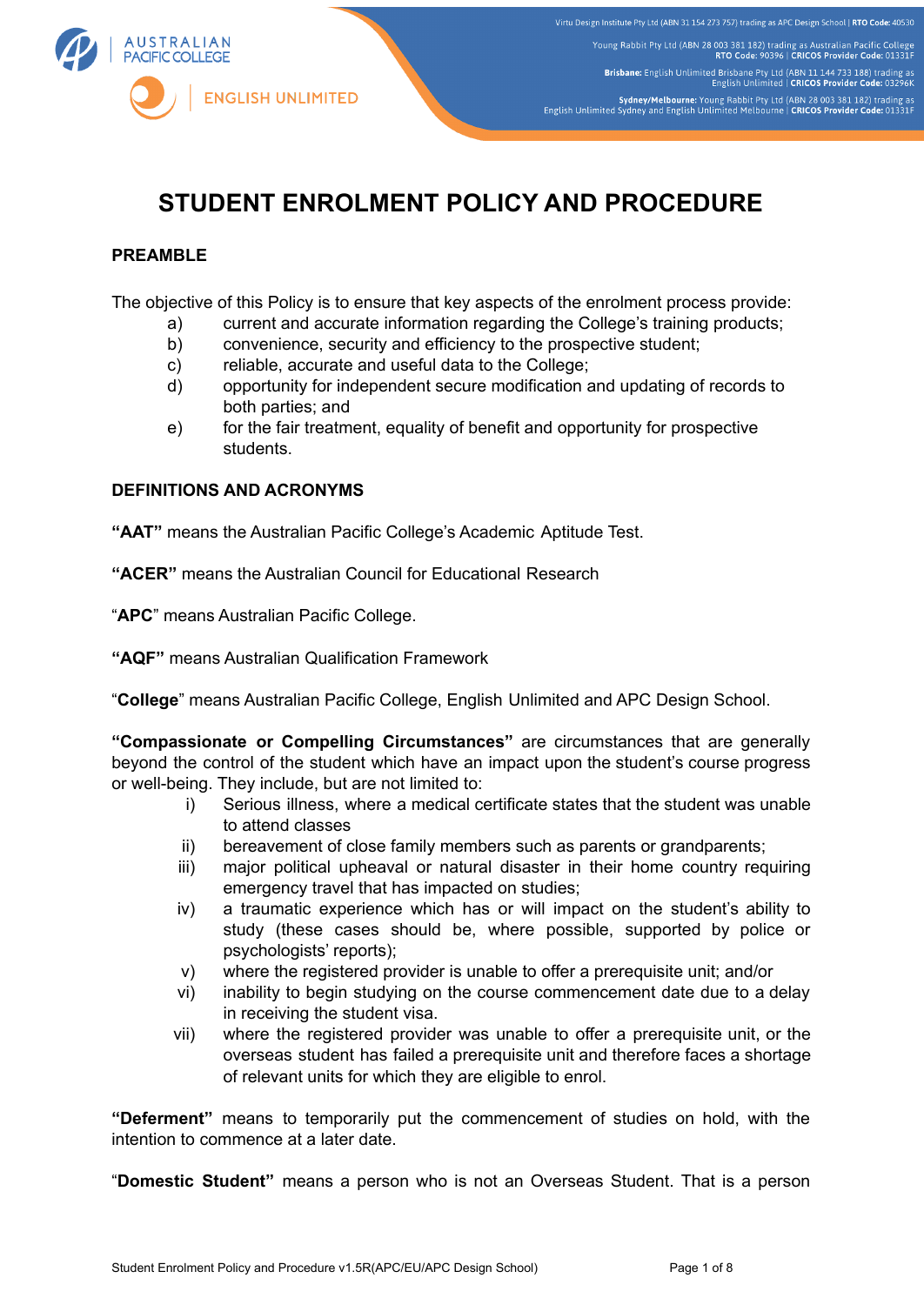

studying with the College (whether within or outside Australia) who is:

- i) an Australian citizen or resident (that is a person entitled to stay in Australia or enter and stay in Australia without any limitation); or
- ii) a New Zealand citizen resident in Australia who holds a special category visa; or
- iii) a qualifying New Zealand citizen under the VET Student Loans scheme or
- iv) a person that holds a permanent humanitarian visa who is usually resident in Australia and who does not require a student visa to study in Australia.

**"IT"** means information technology.

**"National Register"** means the register on Vocational Education and Training (VET) in Australia as recorded on [www.training.gov.au](http://www.training.gov.au)

**"Non-Student Visa Holders"** means a person who is neither an Overseas or Domestic student.

**"Letter of Offer"** is the letter offering a student a place in a Course and which sets out the Course Fees that are payable by the student in respect of the Course and the terms and conditions applicable to studying at the College.

**"Overseas Student"** means a person (whether within or outside Australia) who holds a student visa as defined by the ESOS Act.

**"Policy"** means this Student Enrolment Policy and Procedure.

**"Re-enrolment"** means when a student applies to commence or resume a course they have previously applied for but have not yet attained the full qualification.

"**RPL**" means the recognition of prior learning.

**"Suspension"** means to temporarily put the continuation of studies on hold. A suspension occurs when a student has commenced studies.

**"USI"** means Unique Student Identifier.

"**VET**" means vocational education and training.

**"VSL"** means VET Student Loan.

## **1. ENROLMENT INFORMATION**

1.1 Student enrolment into the College will be instigated by the student themselves by either contacting an agent representing the College, using the website or by contacting the College directly. The online methodology is one that gives the student the ability and freedom to seek the information they require and to enter their own data (while being guided through the necessary fields) onto the College's student information system.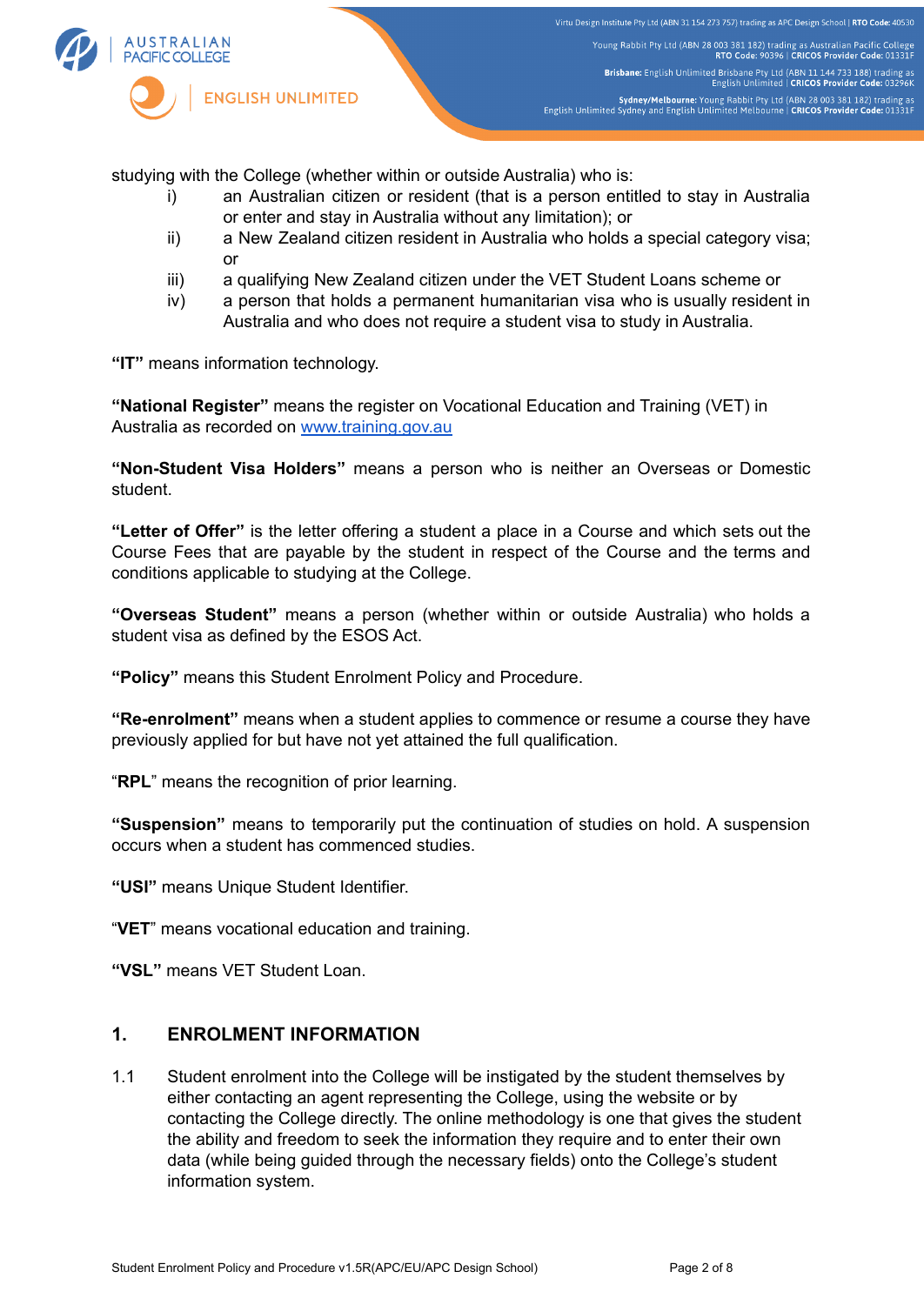

- 1.2 The College, its agents and its website provide information to the students about the College's training products.
- 1.3 The College's staff are instructed as to the details of the courses offered by the College and to any transition of qualifications on induction and during regular staff training. This ensures students are consistently and accurately advised of the training products they enquire about.
- 1.4 The College will treat all information provided by prospective students in accordance with its privacy policies.

# **2. ENROLMENT PROCESS**

- 2.1 Students are able to enrol in the College's courses either:
	- a) by downloading the application form from the College's website; or
	- b) by contacting the College which will assist the student complete an application form; or
	- c) by completing the College's online application form; or
	- d) contacting authorised education agents listed on the College's website for assistance in completing the application form.
- 2.2 The student enrolment process will require the students to provide copies of:
	- a) personal details as required in the application form;
	- b) identification documents;
	- c) a functioning and monitored email address;
	- d) pre-requisite academic qualifications or equivalent vocational experience as mandated in the course outline and course brochures/flyer;
	- e) support documents as identified in paragraph 2.3 below;
	- f) portfolio and resume (where applicable); and
	- g) a statement of purpose.
- 2.3 Support documents to be provided by students may include upon specific request by the College:
	- a) copies of certificates and transcripts of any coursework completed at other educational institutions;
	- b) any other documents that provide evidence of other academic achievements and capabilities (i.e. letters of recommendation, AAT or ACER assessment);
	- c) a portfolio showing capability in any area of the relevant discipline providing evidence of workplace experience and/ or competency equivalent to the entry requirements of the chosen course; and/or
	- d) copies of the students passport, drivers licence and Medicare card.
- 2.4 All documentation is required to be forwarded to the College.
- 2.5 The College may request an interview with a student in order to assess the suitability to the course where it is deemed to be required.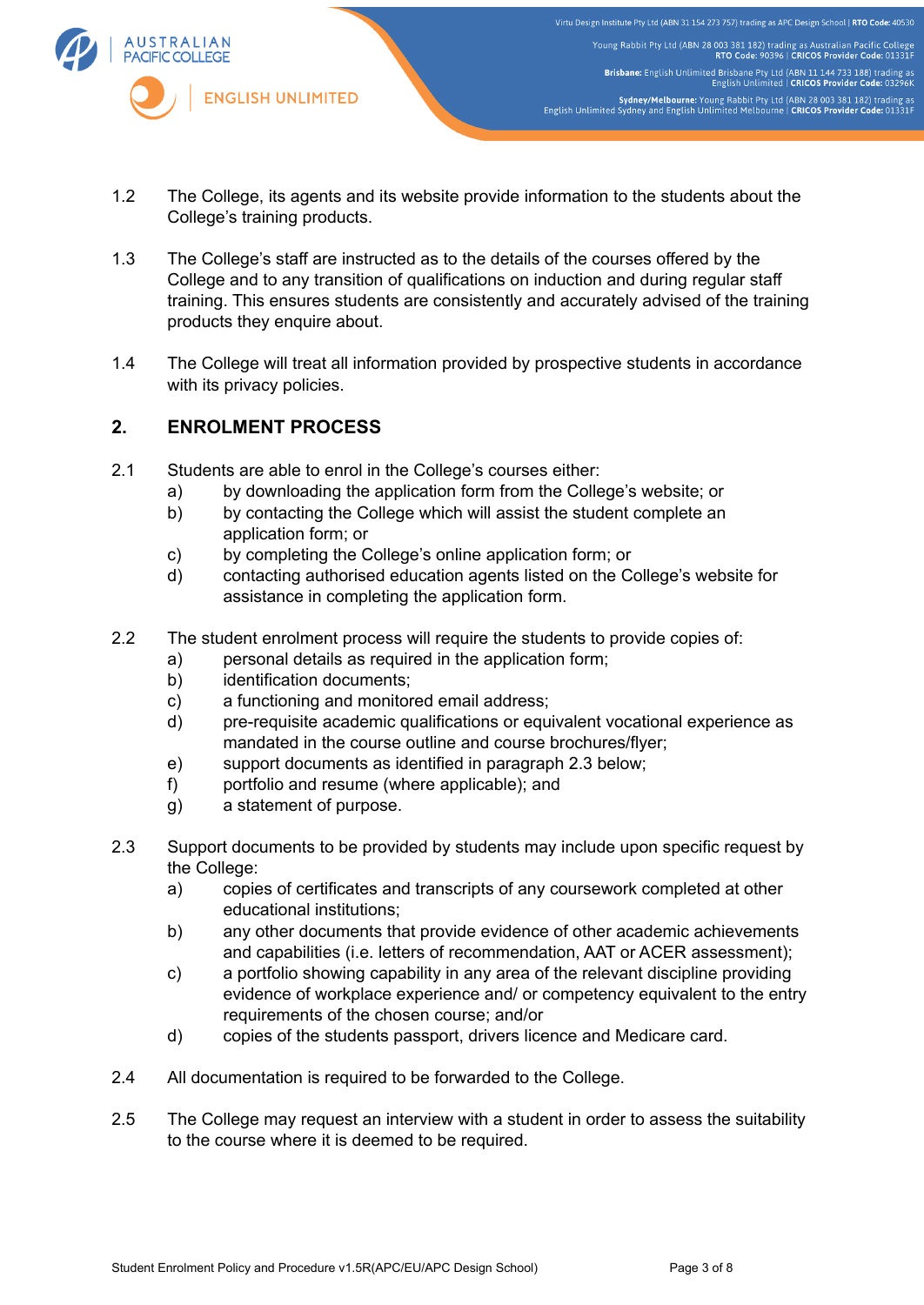

Virtu Design Institute Pty Ltd (ABN 31 154 273 757) trading as APC Design School | RTO Code: 40530 Young Rabbit Pty Ltd (ABN 28 003 381 182) trading as Australian Pacific College<br>RTO Code: 90396 | CRICOS Provider Code: 01331F Brisbane: English Unlimited Brisbane Pty Ltd (ABN 11 144 733 188) trading as<br>English Unlimited | CRICOS Provider Code: 03296K Sydney/Melbourne: Young Rabbit Pty Ltd (ABN 28 003 381 182) trading as<br>English Unlimited Sydney and English Unlimited Melbourne | CRICOS Provider Code: 01331F

- 2.6 The College will review any enrolment (and supporting documents), ensuring its accuracy, completeness and appropriateness.
- 2.7 If the student is eligible for a credit transfer or RPL then this will be dealt with in accordance with the College's RPL and Credit Transfer Policy.
- 2.8 If the student has informed the College that they have a disability or impairment then this will be dealt with in accordance with the College's Access and Equity Policy.
- 2.9 The College will inform the student of their enrolment success at the College by issuing the student a Letter of Offer.
- 2.10 The College may issue a Provisional Letter of Offer where one or more supporting documents are missing. These documents must be received before the Confirmation of Enrolment can be issued.
- 2.11 The College may apply conditions on a Letter of Offer where academic and/or English entry requirements apply.
- 2.12 If the student is unsuccessful in having their enrolment confirmed then the College will communicate this to the student in writing, informing them of the reasons why they have not been offered a place in the course.
- 2.13 Upon receipt of the signed Letter of Offer and the requisite fees the College will then provide the student with a confirmation of enrolment and information about orientation and course commencement. No student will be enrolled at the College without first providing the College with a signed Letter of Offer.
- 2.14 VSL students will be sent a VSL Statement of Covered Fees and a VSL Fee Notice at the beginning of the term. They are also sent a Commonwealth Assistance Notice within 28 days after the census date. Throughout the duration of their course and whilst their VSL is in place, students will regularly receive documentation from the College containing up to date and necessary VSL information.

## **3. ADDITIONAL ENROLMENT REQUIREMENTS FOR DOMESTIC STUDENTS REQUESTING A VET STUDENT LOAN**

- 3.1 If the student is a Domestic Student and has requested a VET Student Loan in their application form, the College triggers the issuance of an eCAF form. The lodgement of this form must be monitored by the College to ensure it is submitted prior to the first census date, otherwise the student will not be able to access their loan.
- 3.2 If the student has asked for a VET Student Loan and has not submitted an eCAF on or before the census date, or the loan is not approved and the student does not voluntarily pay for the whole course then the student's enrolment can be cancelled or deferred in whole or in part on or before the census day. Refer to the Cancellation, Refund and Re-Credit Policy.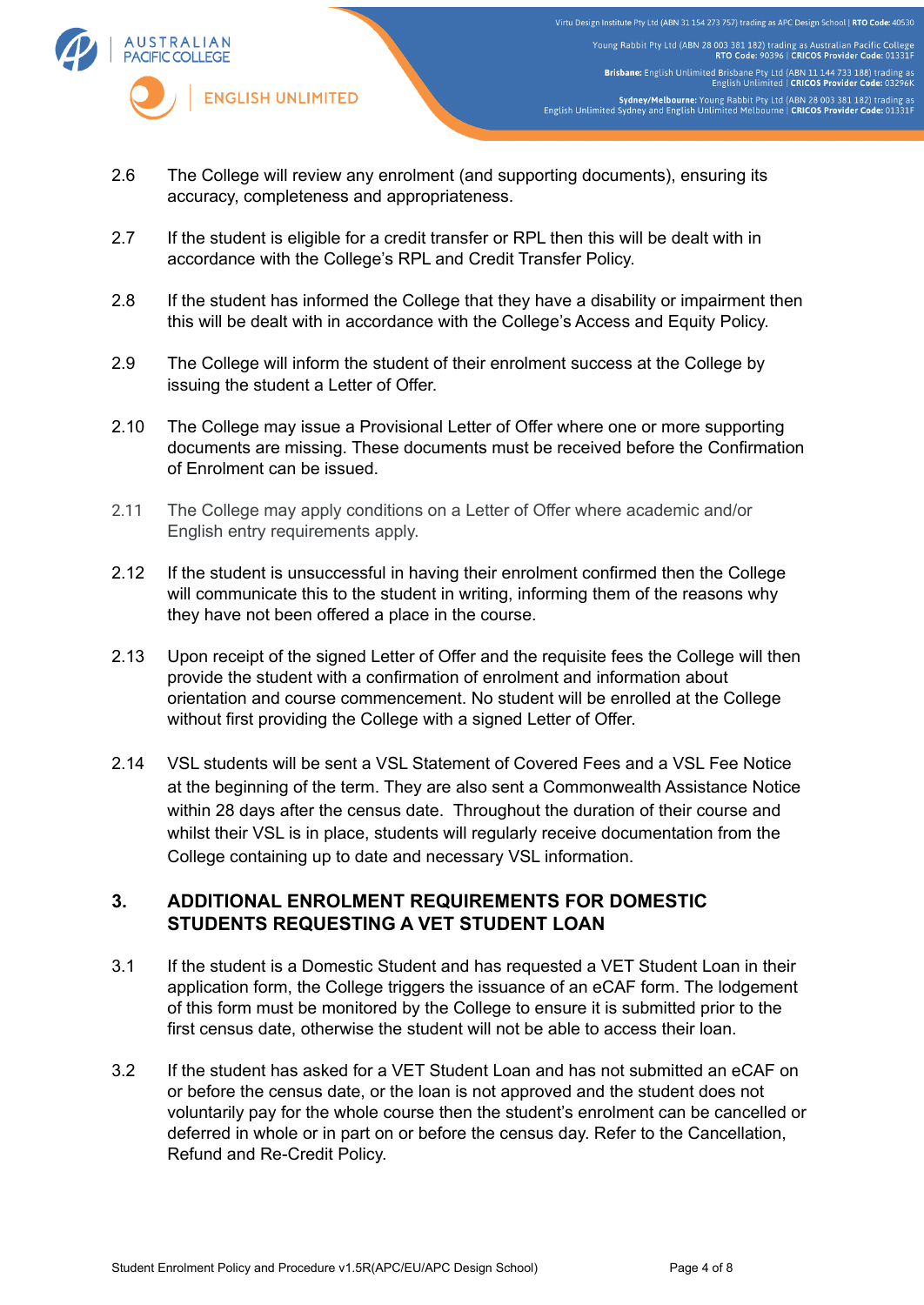Virtu Design Institute Pty Ltd (ABN 31 154 273 757) trading as APC Design School | RTO Code: 40530 Young Rabbit Pty Ltd (ABN 28 003 381 182) trading as Australian Pacific College<br>RTO Code: 90396 | CRICOS Provider Code: 01331F Brisbane: English Unlimited Brisbane Pty Ltd (ABN 11 144 733 188) trading as<br>English Unlimited | CRICOS Provider Code: 03296K Sydney/Melbourne: Young Rabbit Pty Ltd (ABN 28 003 381 182) trading as<br>English Unlimited Sydney and English Unlimited Melbourne | CRICOS Provider Code: 01331F



- 3.3 Once the documentation review noted in clause 2 above is complete, the Registrar or a nominated academic leader may conduct a one on one, face to face or video interview, with the Domestic Student, against a set of predetermined questions (refer to the College's Record of Enrolment Interview) which, together with the documentation received from the student, will be used to determine the academic suitability of the student to undertake the course.
- 3.4 The interview of the Domestic Student (requesting VSL) will:
	- a) confirm the student's identity with photo ID provided in the copy of a passport or other legal Photo ID;
	- b) confirm that the prospective student can speak knowledgeably about their earlier qualifications, and about their written application, (the written application assists to confirm written English language skills);
	- c) confirm that the student has the necessary computer and software skills and has access to other required resources to complete the course;
	- d) confirm that the student has a functioning and monitored email address;
	- e) confirm that the prospective student understands the fee structure and the expected total cost of the course including the VET Student Loans schemes and other funding options;
	- f) confirm that the prospective student has the necessary verbal English language skills to actively participate in the course;
	- g) discuss any prior experience, credit and RPL opportunities;
	- h) assess whether the prospective student has a USI and, if not, seek permission to apply for one on their behalf; and
	- i) assess that the student will undertake their work in a safe working environment at all times.
- 3.5 A Domestic Student (requesting VSL) will be deemed by the College as academically suitable for their chosen course if they have:
	- a) completed the application form; and
	- b) provided all documents requested in the application form and requested by the College (and if not, provided satisfactory alternatives as determined by the College). These documents must include:
		- i) an Australian Senior Secondary Certificate of Education (year 12 certificate); or
		- ii) International Baccalaureate Diploma; or
		- iii) a certificate 4 or above in the AQF (or at a level in a framework that preceded the AQF that is equivalent to level 4 or above in the AQF) (where the course was delivered in English); or
		- iv) a completed ACER test marked as competent; and
	- c) satisfactorily completed an academic interview with the College (if required by the College).
- 3.6 If the interview is completed successfully and the College is satisfied with the student's application and the documentation received, it will enrol the student and place on the student's file:
	- a) the record of enrolment interview detailing the student's responses to the set questions; and
	- b) all documentation submitted by the student during the enrolment process.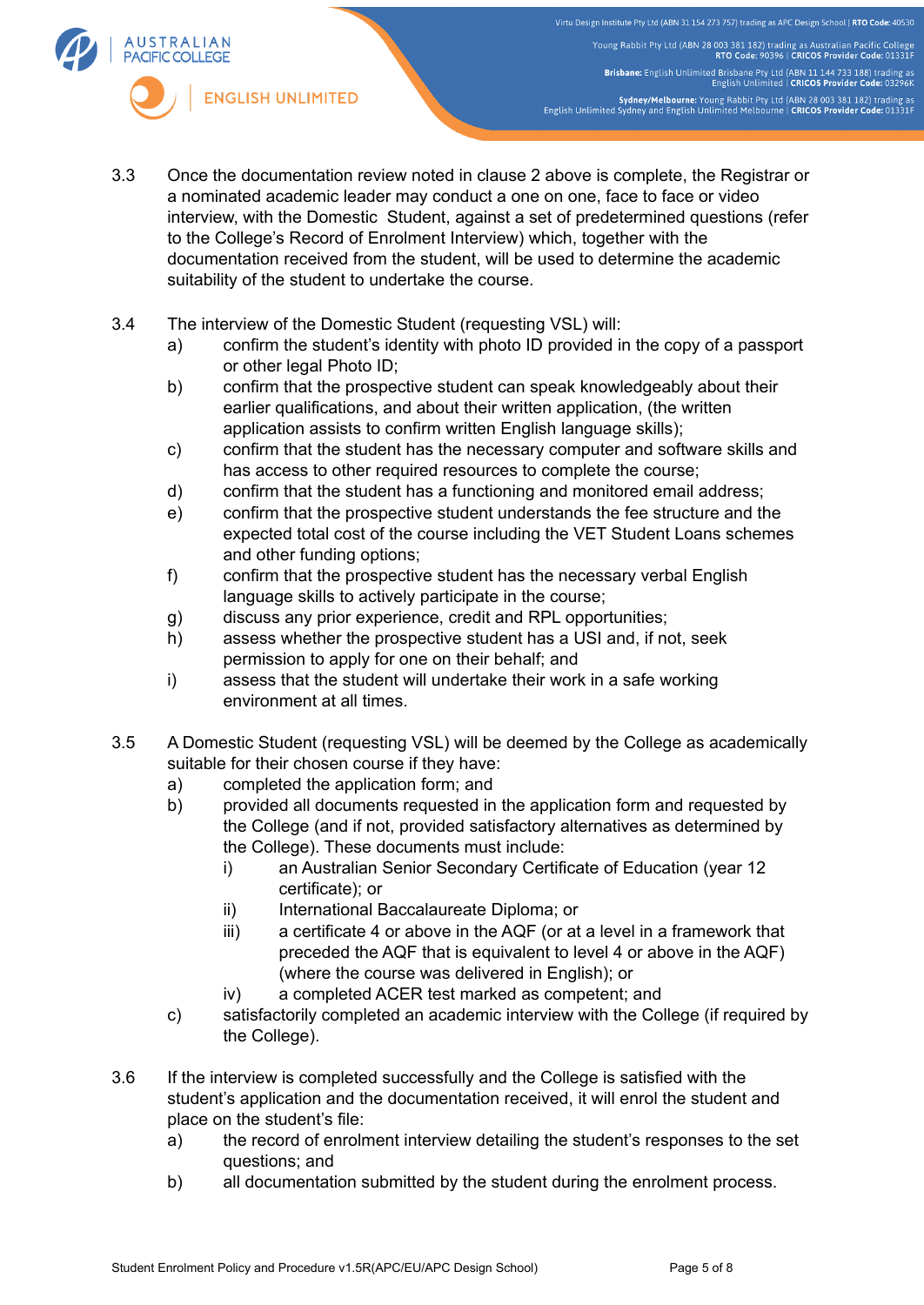

3.7 Paragraphs 3.2 to 3.5 inclusive may be applied to non VSL eligible domestic students solely at the College's discretion.

# **4. IT AND RESOURCES**

4.1 Prospective students of the College are informed on the website, in the Letter of Offer and in other pre/post-enrolment documentation that their study, especially online study, is IT intensive and, to participate in the College's courses, students will need to have certain equipment and software.

## **5. UNIQUE STUDENT IDENTIFIER**

- 5.1 The USI is a secure online record of students nationally recognised training that can be accessed by the student, The USI is linked to the National Vocational Education and Training (VET) Data Collection, which means an individual's nationally recognised training and qualifications, gained anywhere in Australia, from different training organisations, is kept together.
- 5.2 On applying to the College, students are asked if they have a USI and, if they don't, the College will seek the student's permission to issue one.
- 5.3 For Domestic Students, during their interview, the College explains the USI, and includes it on the Record of Enrolment Interview form if the student already has one.
- 5.4 For Overseas Students studying entirely offshore a USI is not required. Students in this category will not receive a USI generated transcript.

### **6. RE-ENROLMENT**

- 6.1 Re-enrolment for a course is subject to the course being current on the National Register of courses or within the teachout period for a superseded course and subject to the availability of the relevant subjects/units of competency.
- 6.2 Students may apply to be re-enrolled to their course following the standard enrolment procedure as set out in this Policy.
- 6.3 Where re-enrolment results in an extension of the original course duration student visa holders will only be eligible for readmission if
	- a) The College has determined there is evidence of compassionate or compelling circumstances; or
	- b) The College has implemented an intervention strategy for course progress; or
	- c) The College has previously approved a deferment or suspension of studies.
- 6.4 Students who have a gap of study of less than 6 months may be exempt from course orientation at the College's discretion.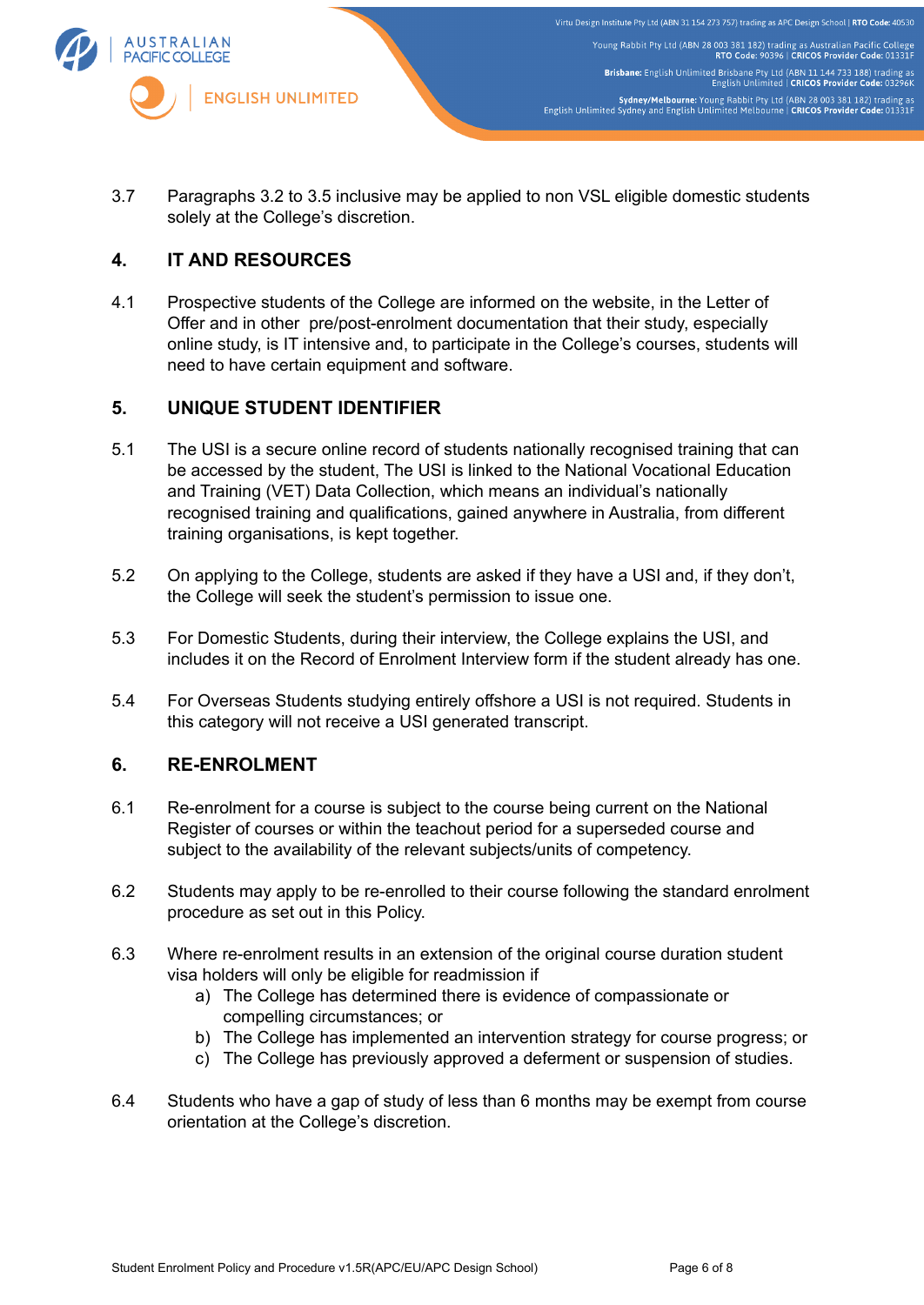

## **POLICY REVIEW**

This Process will be reviewed as part of the College's three (3) yearly review or as otherwise decided.

## **RELEVANT LEGISLATION**

This document references the following legislation, regulations, codes and standards:

| <b>Relevant Legislation/codes/standards</b> |                                                                                                                                                                |  |  |
|---------------------------------------------|----------------------------------------------------------------------------------------------------------------------------------------------------------------|--|--|
| <b>Commonwealth</b>                         | VET Student Loans Act 2019<br><b>VET Student Loans Rules</b><br>National Code of Practice for Providers of Education and Training<br>to Overseas Students 2018 |  |  |
| <b>Standards</b>                            | Standards for Registered Training Organisations (RTOs) 2015                                                                                                    |  |  |

## **RELATED POLICIES AND PROCEDURES**

This document references the following College policies and/or procedures:

| <b>Related Policies and Procedures</b> |                                                                                                                                                                                                                                                                |  |  |
|----------------------------------------|----------------------------------------------------------------------------------------------------------------------------------------------------------------------------------------------------------------------------------------------------------------|--|--|
| <b>Policies</b>                        | <b>RPL and Credit Transfer Policy</b><br>Privacy of Information Policy<br><b>Privacy Policy</b><br><b>Access and Equity Policy</b><br>Deferment, Suspension and Cancellation Policy<br><b>Intervention Policy</b><br>Cancellation, Refund and Re-credit Policy |  |  |

#### **KEYWORDS**

| Keywords | enrolment, application, enrolment interview, supporting documents, IT |
|----------|-----------------------------------------------------------------------|
|          | and resources                                                         |

#### **POLICY OWNER**

| Jwner | <b>Business Innovation Unit</b> |
|-------|---------------------------------|
|-------|---------------------------------|

#### **POLICY/PROCEDURE HISTORY**

| <b>Policy History</b>  |                                        |          |                               |  |  |  |
|------------------------|----------------------------------------|----------|-------------------------------|--|--|--|
| <b>Current version</b> | <b>Current version</b><br>release date | ∣ Author | <b>Description of changes</b> |  |  |  |